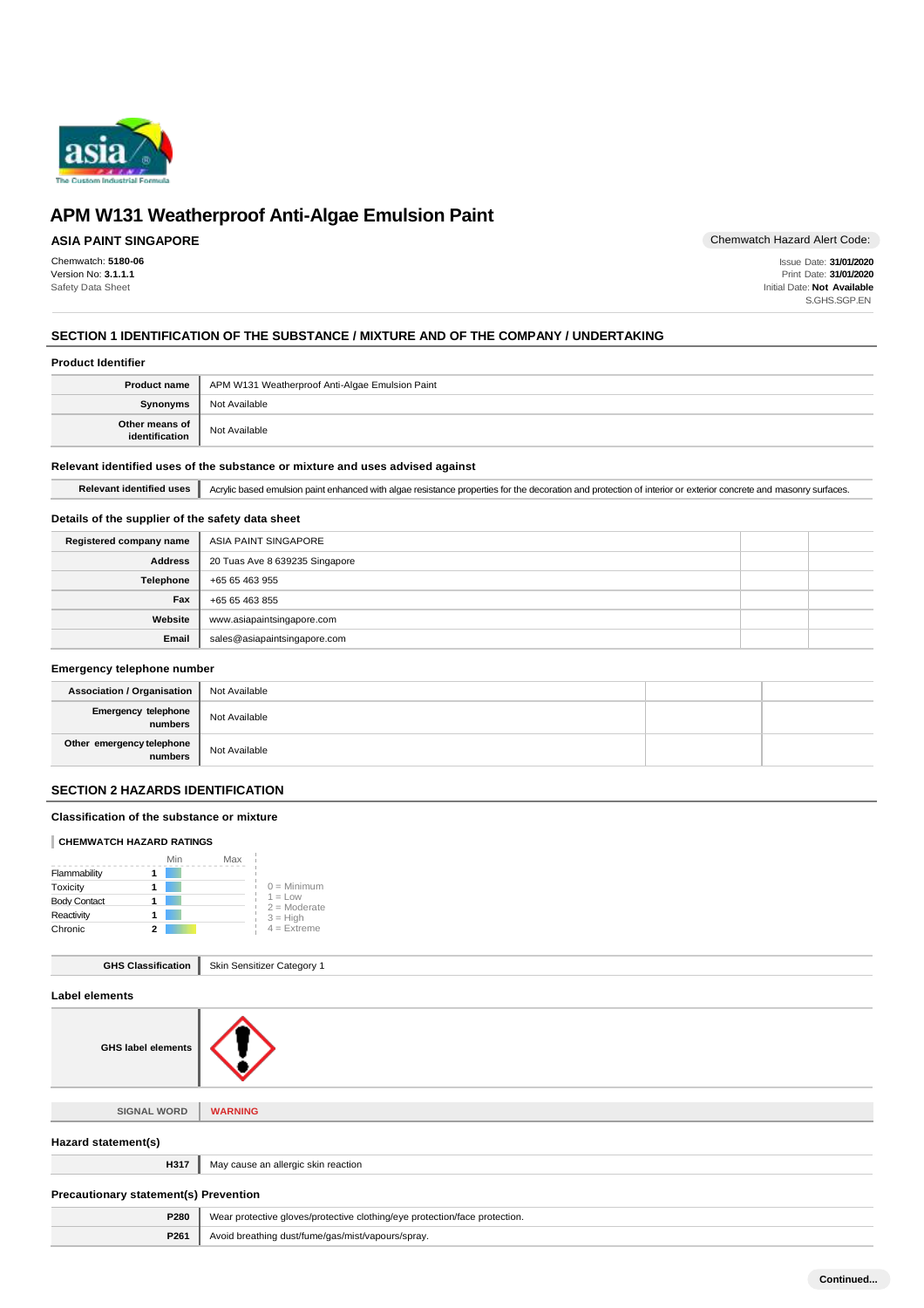**P272** Contaminated work clothing should not be allowed out of the workplace.

#### **Precautionary statement(s) Response**

| P302+P352 | IF ON SKIN: Wash with plenty of water and soap                   |
|-----------|------------------------------------------------------------------|
| P333+P313 | If skin irritation or rash occurs: Get medical advice/attention. |
| P362+P364 | Take off contaminated clothing and wash it before reuse.         |

#### **Precautionary statement(s) Storage**

#### **Precautionary statement(s) Disposal**

**P501** Dispose of contents/container in accordance with local regulations.

#### **SECTION 3 COMPOSITION / INFORMATION ON INGREDIENTS**

#### **Substances**

See section below for composition of Mixtures

#### **Mixtures**

| <b>CAS No</b> | %[weight] | Name                                       |
|---------------|-----------|--------------------------------------------|
| 2682-20-4     | - < 1     | 2-methyl-4-isothiazolin-3-one              |
| 330-54-1      | —<'i      | diuron                                     |
| 55965-84-9    | $\leq$    | isothiazolinones, mixed                    |
|               | balance   | Ingredients determined not to be hazardous |

## **SECTION 4 FIRST AID MEASURES**

#### **Description of first aid measures**

| <b>Eye Contact</b>  | If this product comes in contact with the eyes:<br>Wash out immediately with fresh running water.<br>Ensure complete irrigation of the eye by keeping eyelids apart and away from eye and moving the eyelids by occasionally lifting the upper and lower lids.<br>Seek medical attention without delay; if pain persists or recurs seek medical attention.<br>Removal of contact lenses after an eye injury should only be undertaken by skilled personnel.                                |
|---------------------|--------------------------------------------------------------------------------------------------------------------------------------------------------------------------------------------------------------------------------------------------------------------------------------------------------------------------------------------------------------------------------------------------------------------------------------------------------------------------------------------|
| <b>Skin Contact</b> | If skin contact occurs:<br>Immediately remove all contaminated clothing, including footwear.<br>Flush skin and hair with running water (and soap if available).<br>Seek medical attention in event of irritation.                                                                                                                                                                                                                                                                          |
| Inhalation          | If fumes, aerosols or combustion products are inhaled remove from contaminated area.<br>Other measures are usually unnecessary.                                                                                                                                                                                                                                                                                                                                                            |
| Ingestion           | If swallowed do <b>NOT</b> induce vomiting.<br>If vomiting occurs, lean patient forward or place on left side (head-down position, if possible) to maintain open airway and prevent aspiration.<br>Observe the patient carefully.<br>Never give liquid to a person showing signs of being sleepy or with reduced awareness; i.e. becoming unconscious.<br>Give water to rinse out mouth, then provide liquid slowly and as much as casualty can comfortably drink.<br>Seek medical advice. |

#### **Indication of any immediate medical attention and special treatment needed**

- For acute or short term repeated exposures to ethylene glycol:
- Early treatment of ingestion is important. Ensure emesis is satisfactory.
- **Test and correct for metabolic acidosis and hypocalcaemia.**
- Apply sustained diuresis when possible with hypertonic mannitol.
- Evaluate renal status and begin haemodialysis if indicated. [I.L.O]
- Rapid absorption is an indication that emesis or lavage is effective only in the first few hours. Cathartics and charcoal are generally not effective.
- ▶ Correct acidosis, fluid/electrolyte balance and respiratory depression in the usual manner. Systemic acidosis (below 7.2) can be treated with intravenous sodium bicarbonate solution. Ethanol therapy prolongs the half-life of ethylene glycol and reduces the formation of toxic metabolites.
- 
- Pyridoxine and thiamine are cofactors for ethylene glycol metabolism and should be given (50 to 100 mg respectively) intramuscularly, four times per day for 2 days.
- Magnesium is also a cofactor and should be replenished. The status of 4-methylpyrazole, in the treatment regime, is still uncertain. For clearance of the material and its metabolites, haemodialysis is much superior to peritoneal dialysis.

#### [Ellenhorn and Barceloux: Medical Toxicology]

It has been suggested that there is a need for establishing a new biological exposure limit before a workshift that is clearly below 100 mmol ethoxy-acetic acids per mole creatinine in morning urine of people occupationally exposed to ethylene glycol ethers. This arises from the finding that an increase in urinary stones may be associated with such exposures. *Laitinen J., et al: Occupational & Environmental Medicine 1996; 53, 595-600*

for diuron:

- Symptomatic and supportive action is indicated.
- Methaemoglobinaemia is possible
- **i** if compound is hydrolysed in vivo to aniline
- 
- Methaemoglobinaemia causes cyanosis. Reversion of methaemoglobin to haemoglobin is spontaneous after removal from exposure, so moderate degrees of cyanosis need be treated only by supportive measures such as bed rest and oxygen inhalation.
- ▶ Thorough cleansing of the entire contaminated area of the body, including the scalp and nails is of the utmost importance.

#### **SECTION 5 FIREFIGHTING MEASURES**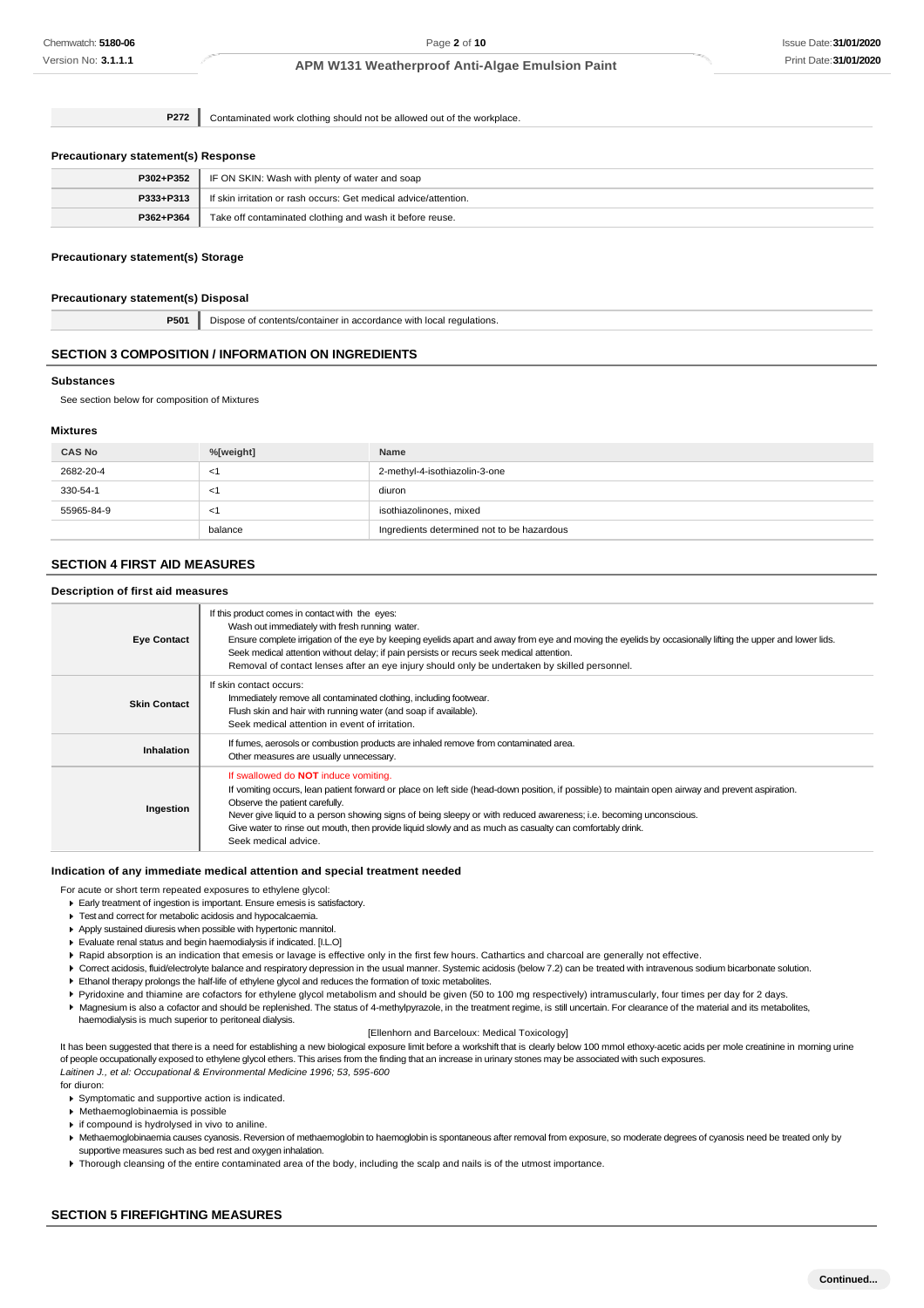## **Extinguishing media**

| ▶ Water spray or fog.<br>▶ Foam.<br>• Dry chemical powder.<br>▶ BCF (where regulations permit).<br>Carbon dioxide. |
|--------------------------------------------------------------------------------------------------------------------|
|                                                                                                                    |

## **Special hazards arising from the substrate or mixture**

| Fire Incompatibility  <br>▶ Avoid contamination with oxidising agents i.e. nitrates, oxidising acids, chlorine bleaches, pool chlorine etc. as ignition may result |  |
|--------------------------------------------------------------------------------------------------------------------------------------------------------------------|--|
|--------------------------------------------------------------------------------------------------------------------------------------------------------------------|--|

## **Advice for firefighters**

| <b>Fire Fighting</b>         | Alert Fire Brigade and tell them location and nature of hazard.<br>Wear breathing apparatus plus protective gloves.<br>Prevent, by any means available, spillage from entering drains or water courses.<br>Use water delivered as a fine spray to control fire and cool adjacent area.<br>DO NOT approach containers suspected to be hot.<br>Cool fire exposed containers with water spray from a protected location.<br>If safe to do so, remove containers from path of fire.<br>Equipment should be thoroughly decontaminated after use. |
|------------------------------|---------------------------------------------------------------------------------------------------------------------------------------------------------------------------------------------------------------------------------------------------------------------------------------------------------------------------------------------------------------------------------------------------------------------------------------------------------------------------------------------------------------------------------------------|
| <b>Fire/Explosion Hazard</b> | Combustible.<br>Slight fire hazard when exposed to heat or flame.<br>Heating may cause expansion or decomposition leading to violent rupture of containers.<br>On combustion, may emit toxic fumes of carbon monoxide (CO).<br>May emit acrid smoke.<br>Mists containing combustible materials may be explosive.<br>Combustion products include, carbon dioxide (CO2), other pyrolysis products typical of burning organic materialMay emit poisonous fumes. May emit corrosive<br>fumes.                                                   |

## **SECTION 6 ACCIDENTAL RELEASE MEASURES**

#### **Personal precautions, protective equipment and emergency procedures**

| <b>Minor Spills</b> | Remove all ignition sources.<br>Clean up all spills immediately.<br>Avoid breathing vapours and contact with skin and eyes.<br>Control personal contact with the substance, by using protective equipment.<br>Contain and absorb spill with sand, earth, inert material or vermiculite.<br>Wipe up.<br>Place in a suitable, labelled container for waste disposal.                                                                                                                                                                                                                                                                             |
|---------------------|------------------------------------------------------------------------------------------------------------------------------------------------------------------------------------------------------------------------------------------------------------------------------------------------------------------------------------------------------------------------------------------------------------------------------------------------------------------------------------------------------------------------------------------------------------------------------------------------------------------------------------------------|
| <b>Major Spills</b> | Minor hazard.<br>Clear area of personnel.<br>Alert Fire Brigade and tell them location and nature of hazard.<br>Control personal contact with the substance, by using protective equipment as required.<br>Prevent spillage from entering drains or water ways.<br>Contain spill with sand, earth or vermiculite.<br>Collect recoverable product into labelled containers for recycling.<br>Absorb remaining product with sand, earth or vermiculite and place in appropriate containers for disposal.<br>Wash area and prevent runoff into drains or waterways.<br>If contamination of drains or waterways occurs, advise emergency services. |
|                     | Personal Protective Equipment advice is contained in Section 8 of the SDS.                                                                                                                                                                                                                                                                                                                                                                                                                                                                                                                                                                     |

### **SECTION 7 HANDLING AND STORAGE**

| Precautions for safe handling |                                                                                                                                                                                                                                                                                                                                                                                                                                                                                                                                                                                                                                                                                                                                                                                                                                                                                                                                                                   |
|-------------------------------|-------------------------------------------------------------------------------------------------------------------------------------------------------------------------------------------------------------------------------------------------------------------------------------------------------------------------------------------------------------------------------------------------------------------------------------------------------------------------------------------------------------------------------------------------------------------------------------------------------------------------------------------------------------------------------------------------------------------------------------------------------------------------------------------------------------------------------------------------------------------------------------------------------------------------------------------------------------------|
| Safe handling                 | <b>DO NOT</b> allow clothing wet with material to stay in contact with skin<br>Avoid all personal contact, including inhalation.<br>▶ Wear protective clothing when risk of exposure occurs.<br>Use in a well-ventilated area.<br>Prevent concentration in hollows and sumps.<br>DO NOT enter confined spaces until atmosphere has been checked.<br>Avoid smoking, naked lights or ignition sources.<br>Avoid contact with incompatible materials.<br>▶ When handling, DO NOT eat, drink or smoke.<br>Keep containers securely sealed when not in use.<br>Avoid physical damage to containers.<br>Always wash hands with soap and water after handling.<br>• Work clothes should be laundered separately.<br>Use good occupational work practice.<br>▶ Observe manufacturer's storage and handling recommendations contained within this SDS.<br>Atmosphere should be regularly checked against established exposure standards to ensure safe working conditions. |
| Other information             | Store in original containers.<br>Keep containers securely sealed.<br>No smoking, naked lights or ignition sources.<br>Store in a cool, dry, well-ventilated area.<br>Store away from incompatible materials and foodstuff containers.<br>Protect containers against physical damage and check regularly for leaks.<br>▶ Observe manufacturer's storage and handling recommendations contained within this SDS.                                                                                                                                                                                                                                                                                                                                                                                                                                                                                                                                                    |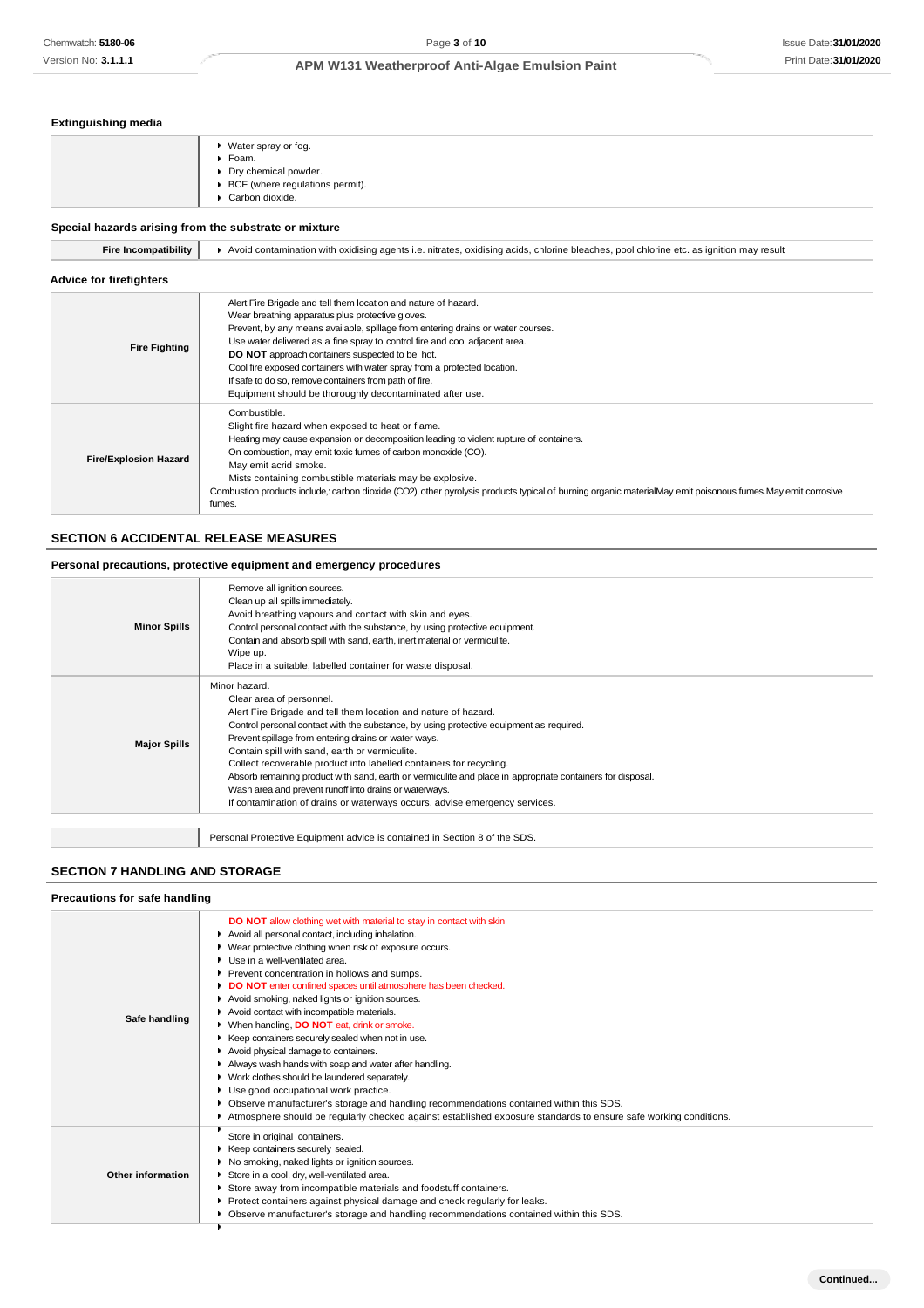#### **Conditions for safe storage, including any incompatibilities**

| Suitable container      | Metal can or drum<br>Packaging as recommended by manufacturer.<br>Check all containers are clearly labelled and free from leaks. |
|-------------------------|----------------------------------------------------------------------------------------------------------------------------------|
| Storage incompatibility | Avoid reaction with oxidising agents                                                                                             |

## **SECTION 8 EXPOSURE CONTROLS / PERSONAL PROTECTION**

#### **Control parameters**

## **OCCUPATIONAL EXPOSURE LIMITS (OEL)**

#### **INGREDIENT DATA**

| <b>Source</b>                                                          | Ingredient | <b>Material name</b> | <b>TWA</b>        | <b>STEL</b>   | Peak          | <b>Notes</b>  |
|------------------------------------------------------------------------|------------|----------------------|-------------------|---------------|---------------|---------------|
| Singapore Permissible<br><b>Exposure Limits of Toxic</b><br>Substances | diuron     | Diuron               | $10 \text{ mg/m}$ | Not Available | Not Available | Not Available |

### **EMERGENCY LIMITS**

| Ingredient                                         | <b>Material name</b> | TEEL-1        | TEEL-2              | TEEL-3        |
|----------------------------------------------------|----------------------|---------------|---------------------|---------------|
| APM W131 Weatherproof<br>Anti-Algae Emulsion Paint | Not Available        | Not Available | Not Available       | Not Available |
|                                                    |                      |               |                     |               |
| Ingredient                                         | Original IDLH        |               | <b>Revised IDLH</b> |               |
| 2-methyl-4-isothiazolin-3-one                      | Not Available        |               | Not Available       |               |
| diuron                                             | Not Available        |               | Not Available       |               |
| isothiazolinones, mixed                            | Not Available        |               | Not Available       |               |

#### **Exposure controls**

|                            | Engineering controls are used to remove a hazard or place a barrier between the worker and the hazard. Well-designed engineering controls can be highly<br>effective in protecting workers and will typically be independent of worker interactions to provide this high level of protection.<br>The basic types of engineering controls are:<br>Process controls which involve changing the way a job activity or process is done to reduce the risk.<br>Enclosure and/or isolation of emission source which keeps a selected hazard "physically" away from the worker and ventilation that strategically "adds" and<br>"removes" air in the work environment. Ventilation can remove or dilute an air contaminant if designed properly. The design of a ventilation system must match<br>the particular process and chemical or contaminant in use.<br>Employers may need to use multiple types of controls to prevent employee overexposure.<br>General exhaust is adequate under normal operating conditions. Local exhaust ventilation may be required in specific circumstances. If risk of overexposure<br>exists, wear approved respirator. Correct fit is essential to obtain adequate protection. Provide adequate ventilation in warehouse or closed storage areas. Air<br>contaminants generated in the workplace possess varying "escape" velocities which, in turn, determine the "capture velocities" of fresh circulating air required<br>to effectively remove the contaminant. |                                    |                                |
|----------------------------|--------------------------------------------------------------------------------------------------------------------------------------------------------------------------------------------------------------------------------------------------------------------------------------------------------------------------------------------------------------------------------------------------------------------------------------------------------------------------------------------------------------------------------------------------------------------------------------------------------------------------------------------------------------------------------------------------------------------------------------------------------------------------------------------------------------------------------------------------------------------------------------------------------------------------------------------------------------------------------------------------------------------------------------------------------------------------------------------------------------------------------------------------------------------------------------------------------------------------------------------------------------------------------------------------------------------------------------------------------------------------------------------------------------------------------------------------------------------------------------------------|------------------------------------|--------------------------------|
|                            | Type of Contaminant:                                                                                                                                                                                                                                                                                                                                                                                                                                                                                                                                                                                                                                                                                                                                                                                                                                                                                                                                                                                                                                                                                                                                                                                                                                                                                                                                                                                                                                                                             |                                    | Air Speed:                     |
|                            | solvent, vapours, degreasing etc., evaporating from tank (in still air).                                                                                                                                                                                                                                                                                                                                                                                                                                                                                                                                                                                                                                                                                                                                                                                                                                                                                                                                                                                                                                                                                                                                                                                                                                                                                                                                                                                                                         |                                    | 0.25-0.5 m/s (50-100<br>f/min) |
| Appropriate engineering    | aerosols, fumes from pouring operations, intermittent container filling, low speed conveyer transfers, welding, spray drift, plating<br>acid fumes, pickling (released at low velocity into zone of active generation)                                                                                                                                                                                                                                                                                                                                                                                                                                                                                                                                                                                                                                                                                                                                                                                                                                                                                                                                                                                                                                                                                                                                                                                                                                                                           |                                    | 0.5-1 m/s (100-200<br>f/min.)  |
| controls                   | direct spray, spray painting in shallow booths, drum filling, conveyer loading, crusher dusts, gas discharge (active generation into<br>zone of rapid air motion)                                                                                                                                                                                                                                                                                                                                                                                                                                                                                                                                                                                                                                                                                                                                                                                                                                                                                                                                                                                                                                                                                                                                                                                                                                                                                                                                | 1-2.5 m/s (200-500<br>f/min.)      |                                |
|                            | grinding, abrasive blasting, tumbling, high speed wheel generated dusts (released at high initial velocity into zone of very high rapid<br>air motion).                                                                                                                                                                                                                                                                                                                                                                                                                                                                                                                                                                                                                                                                                                                                                                                                                                                                                                                                                                                                                                                                                                                                                                                                                                                                                                                                          | 2.5-10 m/s (500-2000<br>$f/min.$ ) |                                |
|                            | Within each range the appropriate value depends on:                                                                                                                                                                                                                                                                                                                                                                                                                                                                                                                                                                                                                                                                                                                                                                                                                                                                                                                                                                                                                                                                                                                                                                                                                                                                                                                                                                                                                                              |                                    |                                |
|                            | Lower end of the range                                                                                                                                                                                                                                                                                                                                                                                                                                                                                                                                                                                                                                                                                                                                                                                                                                                                                                                                                                                                                                                                                                                                                                                                                                                                                                                                                                                                                                                                           | Upper end of the range             |                                |
|                            | 1: Room air currents minimal or favourable to capture                                                                                                                                                                                                                                                                                                                                                                                                                                                                                                                                                                                                                                                                                                                                                                                                                                                                                                                                                                                                                                                                                                                                                                                                                                                                                                                                                                                                                                            | 1: Disturbing room air currents    |                                |
|                            | 2: Contaminants of low toxicity or of nuisance value only.                                                                                                                                                                                                                                                                                                                                                                                                                                                                                                                                                                                                                                                                                                                                                                                                                                                                                                                                                                                                                                                                                                                                                                                                                                                                                                                                                                                                                                       | 2: Contaminants of high toxicity   |                                |
|                            | 3: Intermittent, low production.                                                                                                                                                                                                                                                                                                                                                                                                                                                                                                                                                                                                                                                                                                                                                                                                                                                                                                                                                                                                                                                                                                                                                                                                                                                                                                                                                                                                                                                                 | 3: High production, heavy use      |                                |
|                            | 4: Large hood or large air mass in motion                                                                                                                                                                                                                                                                                                                                                                                                                                                                                                                                                                                                                                                                                                                                                                                                                                                                                                                                                                                                                                                                                                                                                                                                                                                                                                                                                                                                                                                        | 4: Small hood-local control only   |                                |
|                            | Simple theory shows that air velocity falls rapidly with distance away from the opening of a simple extraction pipe. Velocity generally decreases with the square<br>of distance from the extraction point (in simple cases). Therefore the air speed at the extraction point should be adjusted, accordingly, after reference to<br>distance from the contaminating source. The air velocity at the extraction fan, for example, should be a minimum of 1-2 m/s (200-400 f/min) for extraction of<br>solvents generated in a tank 2 meters distant from the extraction point. Other mechanical considerations, producing performance deficits within the extraction<br>apparatus, make it essential that theoretical air velocities are multiplied by factors of 10 or more when extraction systems are installed or used.                                                                                                                                                                                                                                                                                                                                                                                                                                                                                                                                                                                                                                                                      |                                    |                                |
| <b>Personal protection</b> |                                                                                                                                                                                                                                                                                                                                                                                                                                                                                                                                                                                                                                                                                                                                                                                                                                                                                                                                                                                                                                                                                                                                                                                                                                                                                                                                                                                                                                                                                                  |                                    |                                |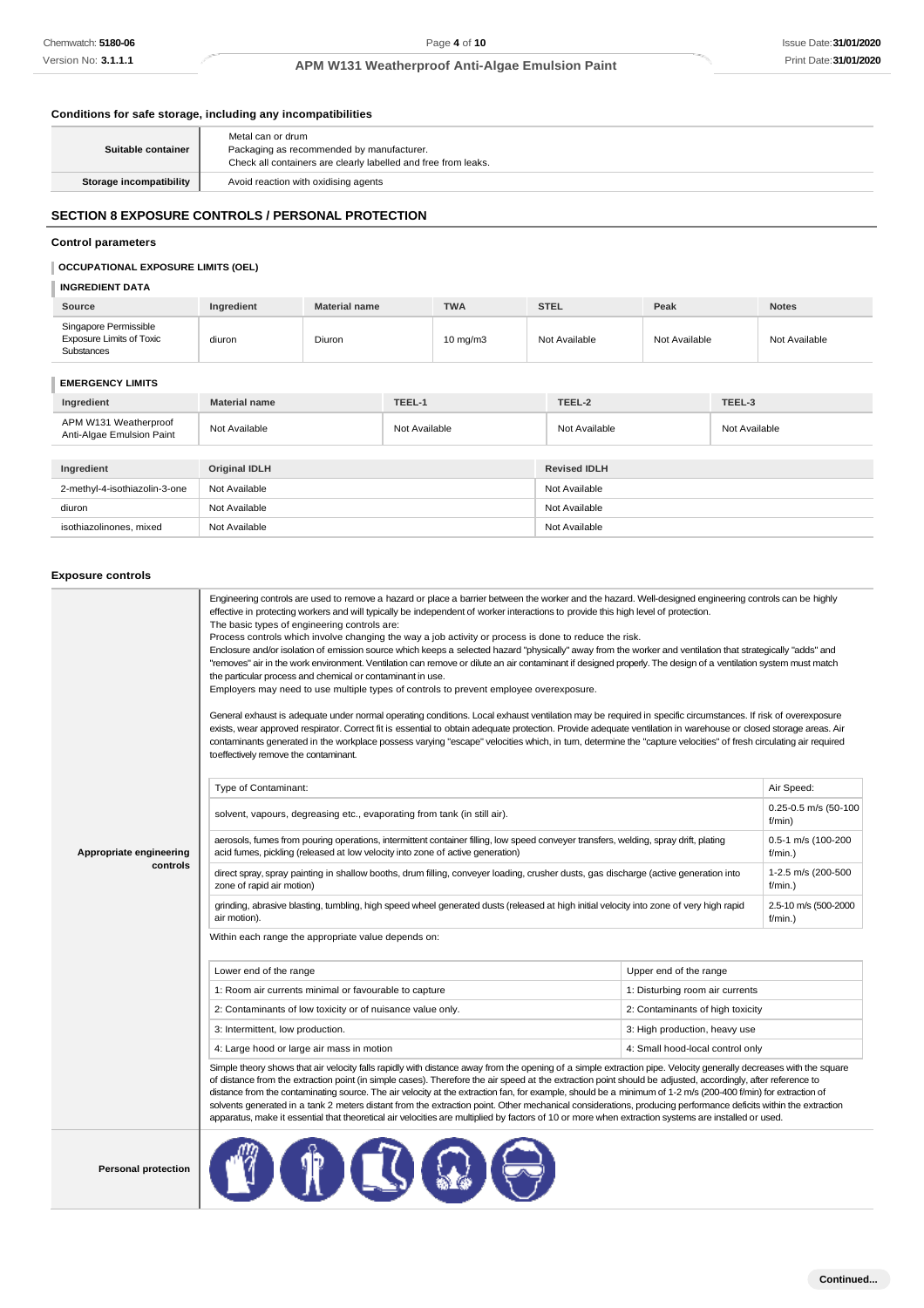| Eye and face protection                    | Safety glasses with side shields.<br>Chemical goggles.<br>Contact lenses may pose a special hazard; soft contact lenses may absorb and concentrate irritants. A written policy document, describing the wearing of<br>lenses or restrictions on use, should be created for each workplace or task. This should include a review of lens absorption and adsorption for the class of<br>chemicals in use and an account of injury experience. Medical and first-aid personnel should be trained in their removal and suitable equipment should be<br>readily available. In the event of chemical exposure, begin eye irrigation immediately and remove contact lens as soon as practicable. Lens should be removed<br>at the first signs of eye redness or irritation - lens should be removed in a clean environment only after workers have washed hands thoroughly. [CDC NIOSH<br>Current Intelligence Bulletin 59], [AS/NZS 1336 or national equivalent]                                                                                                                                                                                                                                                                                                                                                                                                                                                                                                                                                                                                                                                                                                                                                                                                                                                                                                                                                                                                                                                                                                                                                                                                                                  |
|--------------------------------------------|---------------------------------------------------------------------------------------------------------------------------------------------------------------------------------------------------------------------------------------------------------------------------------------------------------------------------------------------------------------------------------------------------------------------------------------------------------------------------------------------------------------------------------------------------------------------------------------------------------------------------------------------------------------------------------------------------------------------------------------------------------------------------------------------------------------------------------------------------------------------------------------------------------------------------------------------------------------------------------------------------------------------------------------------------------------------------------------------------------------------------------------------------------------------------------------------------------------------------------------------------------------------------------------------------------------------------------------------------------------------------------------------------------------------------------------------------------------------------------------------------------------------------------------------------------------------------------------------------------------------------------------------------------------------------------------------------------------------------------------------------------------------------------------------------------------------------------------------------------------------------------------------------------------------------------------------------------------------------------------------------------------------------------------------------------------------------------------------------------------------------------------------------------------------------------------------|
| <b>Skin protection</b>                     | See Hand protection below                                                                                                                                                                                                                                                                                                                                                                                                                                                                                                                                                                                                                                                                                                                                                                                                                                                                                                                                                                                                                                                                                                                                                                                                                                                                                                                                                                                                                                                                                                                                                                                                                                                                                                                                                                                                                                                                                                                                                                                                                                                                                                                                                                   |
| <b>Hands/feet protection</b>               | Wear chemical protective gloves, e.g. PVC.<br>Wear safety footwear or safety gumboots, e.g. Rubber<br>NOTE:<br>The material may produce skin sensitisation in predisposed individuals. Care must be taken, when removing gloves and other protective equipment, to avoid<br>all possible skin contact.<br>Contaminated leather items, such as shoes, belts and watch-bands should be removed and destroyed.<br>The selection of suitable gloves does not only depend on the material, but also on further marks of quality which vary from manufacturer to manufacturer. Where<br>the chemical is a preparation of several substances, the resistance of the glove material can not be calculated in advance and has therefore to be checked prior<br>to the application.<br>The exact break through time for substances has to be obtained from the manufacturer of the protective gloves and has to be observed when making a final<br>choice.<br>Suitability and durability of glove type is dependent on usage. Important factors in the selection of gloves include:<br>frequency and duration of contact,<br>chemical resistance of glove material,<br>glove thickness and<br>dexterity<br>Select gloves tested to a relevant standard (e.g. Europe EN 374, US F739, AS/NZS 2161.1 or national equivalent).<br>When prolonged or frequently repeated contact may occur, a glove with a protection class of 5 or higher (breakthrough time greater than 240 minutes<br>according to EN 374, AS/NZS 2161.10.1 or national equivalent) is recommended.<br>When only brief contact is expected, a glove with a protection class of 3 or higher (breakthrough time greater than 60 minutes according to EN 374, AS/NZS<br>2161.10.1 or national equivalent) is recommended.<br>Some glove polymer types are less affected by movement and this should be taken into account when considering gloves for long-term use.<br>Contaminated gloves should be replaced.<br>Gloves must only be wom on clean hands. After using gloves, hands should be washed and dried thoroughly. Application of a non-perfumed moisturiser is<br>recommended.<br>Butyl rubber gloves<br>Nitrile rubber gloves |
| <b>Body protection</b>                     | See Other protection below                                                                                                                                                                                                                                                                                                                                                                                                                                                                                                                                                                                                                                                                                                                                                                                                                                                                                                                                                                                                                                                                                                                                                                                                                                                                                                                                                                                                                                                                                                                                                                                                                                                                                                                                                                                                                                                                                                                                                                                                                                                                                                                                                                  |
| Other protection<br><b>Thermal hazards</b> | Overalls.<br>P.V.C. apron.<br>Barrier cream.<br>Skin cleansing cream.<br>Eye wash unit.                                                                                                                                                                                                                                                                                                                                                                                                                                                                                                                                                                                                                                                                                                                                                                                                                                                                                                                                                                                                                                                                                                                                                                                                                                                                                                                                                                                                                                                                                                                                                                                                                                                                                                                                                                                                                                                                                                                                                                                                                                                                                                     |
|                                            | Not Available                                                                                                                                                                                                                                                                                                                                                                                                                                                                                                                                                                                                                                                                                                                                                                                                                                                                                                                                                                                                                                                                                                                                                                                                                                                                                                                                                                                                                                                                                                                                                                                                                                                                                                                                                                                                                                                                                                                                                                                                                                                                                                                                                                               |

### **Recommended material(s)**

**GLOVE SELECTION INDEX**

Glove selection is based on a modified presentation of the:

*"***Forsberg Clothing Performance Index".**

The effect(s) of the following substance(s) are taken into account in the *computergenerated* selection:

APM W131 Weatherproof Anti-Algae Emulsion Paint

| <b>Material</b>       | <b>CPI</b> |
|-----------------------|------------|
| <b>NATURAL RUBBER</b> | C          |
| NATURAL+NEOPRENE      | C          |
| <b>NEOPRENE</b>       | C          |
| NEOPRENE/NATURAL      | C          |
| <b>NITRILE</b>        | C          |
| NITRILE+PVC           | C          |
| PE/EVAL/PE            | C          |
| <b>PVA</b>            | C          |
| <b>PVC</b>            | C          |
| <b>TEFLON</b>         | C          |

\* CPI - Chemwatch Performance Index

A: Best Selection

B: Satisfactory; may degrade after 4 hours continuous immersion

C: Poor to Dangerous Choice for other than short term immersion

**NOTE**: As a series of factors will influence the actual performance of the glove, a final selection must be based on detailed observation. -

\* Where the glove is to be used on a short term, casual or infrequent basis, factors such as "feel" or convenience (e.g. disposability), may dictate a choice of gloves which might otherwise be unsuitable following long-term or frequent use. A qualified practitioner should be consulted.

### **SECTION 9 PHYSICAL AND CHEMICAL PROPERTIES**

Type AK-P Filter of sufficient capacity. (AS/NZS 1716 & 1715, EN 143:2000 & 149:2001, ANSI Z88 or national equivalent)

Where the concentration of gas/particulates in the breathing zone, approaches or exceeds the "Exposure Standard" (or ES), respiratory protection is required.

Degree of protection varies with both face-piece and Class of filter; the nature of protection varies with Type of filter.

| <b>Required Minimum</b><br><b>Protection Factor</b> | Half-Face<br>Respirator | <b>Full-Face</b><br>Respirator     | <b>Powered Air</b><br>Respirator        |
|-----------------------------------------------------|-------------------------|------------------------------------|-----------------------------------------|
| up to $10 \times ES$                                | AK-AUS P2               | -                                  | AK-PAPR-AUS /<br>Class 1 P <sub>2</sub> |
| up to $50 \times ES$                                |                         | AK-AUS / Class<br>1 P <sub>2</sub> |                                         |
| up to $100 \times ES$                               | -                       | AK-2 P2                            | AK-PAPR-2 P2 ^                          |

#### ^ - Full-face

**Respiratory protection**

A(All classes) = Organic vapours, B AUS or B1 = Acid gasses, B2 = Acid gas or hydrogen cyanide(HCN), B3 = Acid gas or hydrogen cyanide(HCN), E = Sulfur dioxide(SO2), G = Agricultural chemicals,  $K =$  Ammonia(NH3), Hg = Mercury, NO = Oxides of nitrogen, MB = Methyl bromide, AX = Low boiling point organic compounds(below 65 degC)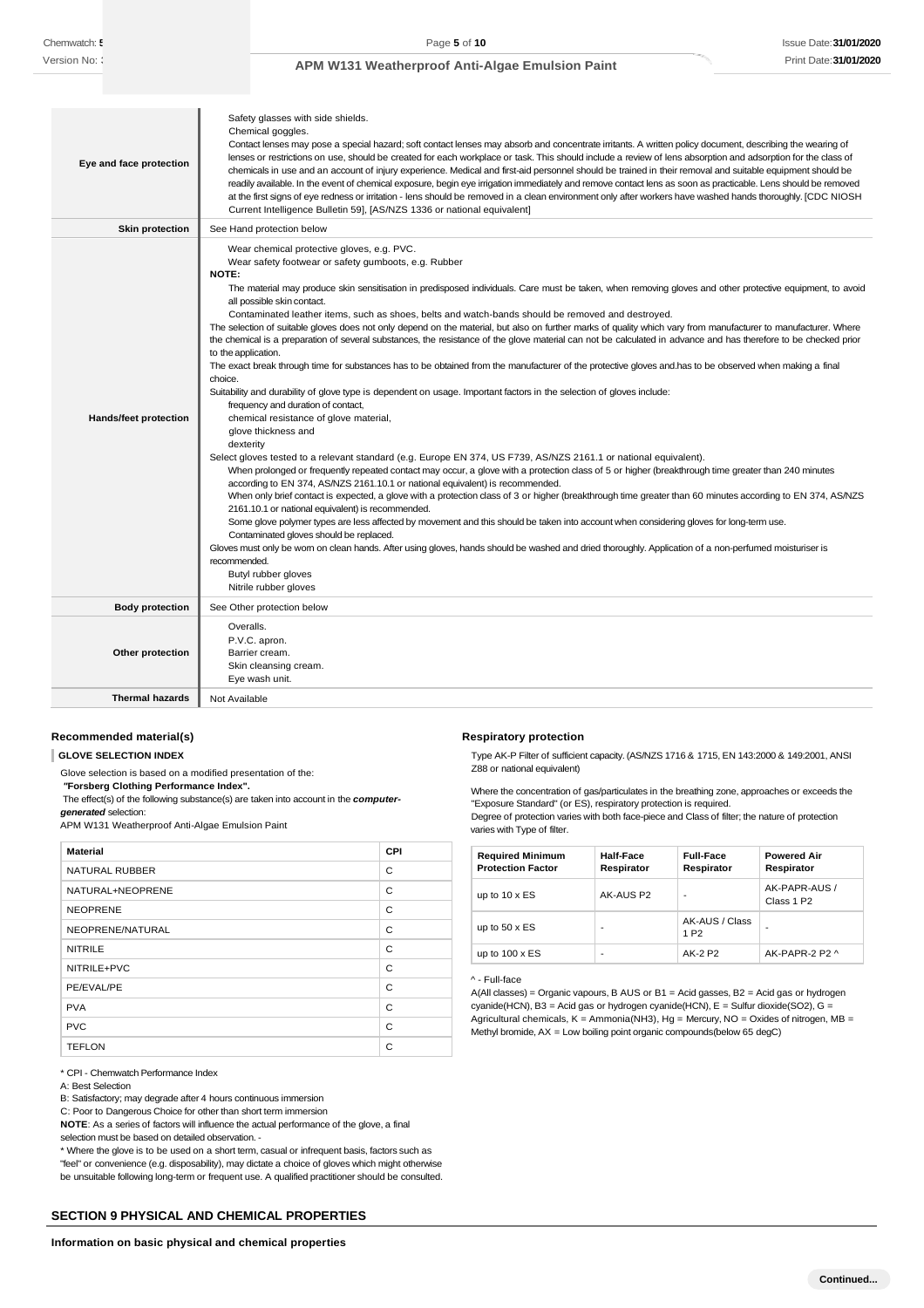| Appearance                                      | Coloured liquid; mixes with water. |                                                   |                |
|-------------------------------------------------|------------------------------------|---------------------------------------------------|----------------|
|                                                 |                                    |                                                   |                |
| <b>Physical state</b>                           | Liquid                             | Relative density (Water = 1)                      | ~1.3           |
| Odour                                           | Not Available                      | <b>Partition coefficient</b><br>n-octanol / water | Not Available  |
| <b>Odour threshold</b>                          | Not Available                      | Auto-ignition temperature<br>$(^{\circ}C)$        | Not Available  |
| pH (as supplied)                                | Not Available                      | Decomposition<br>temperature                      | Not Available  |
| Melting point / freezing<br>point (°C)          | Not Available                      | <b>Viscosity (cSt)</b>                            | 90-95 KU       |
| Initial boiling point and<br>boiling range (°C) | Not Available                      | Molecular weight (g/mol)                          | Not Applicable |
| Flash point (°C)                                | Not Available                      | <b>Taste</b>                                      | Not Available  |
| <b>Evaporation rate</b>                         | Not Available                      | <b>Explosive properties</b>                       | Not Available  |
| Flammability                                    | Not Available                      | <b>Oxidising properties</b>                       | Not Available  |
| Upper Explosive Limit (%)                       | Not Available                      | Surface Tension (dyn/cm or<br>$mN/m$ )            | Not Available  |
| Lower Explosive Limit (%)                       | Not Available                      | <b>Volatile Component (%vol)</b>                  | $2 - 6$        |
| Vapour pressure (kPa)                           | Not Available                      | Gas group                                         | Not Available  |
| Solubility in water (g/L)                       | Miscible                           | pH as a solution (1%)                             | Not Available  |
| Vapour density $(Air = 1)$                      | Not Available                      | VOC g/L                                           | Not Available  |

## **SECTION 10 STABILITY AND REACTIVITY**

| Reactivity                                 | See section 7                                                                                                                    |
|--------------------------------------------|----------------------------------------------------------------------------------------------------------------------------------|
| <b>Chemical stability</b>                  | Unstable in the presence of incompatible materials.<br>Product is considered stable.<br>Hazardous polymerisation will not occur. |
| Possibility of hazardous<br>reactions      | See section 7                                                                                                                    |
| <b>Conditions to avoid</b>                 | See section 7                                                                                                                    |
| Incompatible materials                     | See section 7                                                                                                                    |
| <b>Hazardous decomposition</b><br>products | See section 5                                                                                                                    |

## **SECTION 11 TOXICOLOGICAL INFORMATION**

### **Information on toxicological effects**

| <b>Inhaled</b>      | The material is not thought to produce either adverse health effects or irritation of the respiratory tract following inhalation (as classified by EC Directives<br>using animal models). Nevertheless, adverse systemic effects have been produced following exposure of animals by at least one other route and good hygiene<br>practice requires that exposure be kept to a minimum and that suitable control measures be used in an occupational setting.                                                                                                                                                                                                                                                                                                                                                                                                                                                                                                                                                                                                                                                                      |
|---------------------|------------------------------------------------------------------------------------------------------------------------------------------------------------------------------------------------------------------------------------------------------------------------------------------------------------------------------------------------------------------------------------------------------------------------------------------------------------------------------------------------------------------------------------------------------------------------------------------------------------------------------------------------------------------------------------------------------------------------------------------------------------------------------------------------------------------------------------------------------------------------------------------------------------------------------------------------------------------------------------------------------------------------------------------------------------------------------------------------------------------------------------|
| Ingestion           | Accidental ingestion of the material may be damaging to the health of the individual.<br>Taken by mouth, isothiazolinones have moderate to high toxicity. The major signs of toxicity are severe stomach irritation, lethargy, and inco-ordination.                                                                                                                                                                                                                                                                                                                                                                                                                                                                                                                                                                                                                                                                                                                                                                                                                                                                                |
| <b>Skin Contact</b> | There is some evidence to suggest that this material can cause inflammation of the skin on contact in some persons.<br>Solutions of isothiazolinones may be irritating or even damaging to the skin, depending on concentration. A concentration of over 0.1% can irritate, and over<br>0.5% can cause severe irritation.<br>Open cuts, abraded or irritated skin should not be exposed to this material<br>Entry into the blood-stream, through, for example, cuts, abrasions or lesions, may produce systemic injury with harmful effects. Examine the skin prior to the use<br>of the material and ensure that any external damage is suitably protected.                                                                                                                                                                                                                                                                                                                                                                                                                                                                       |
| Eye                 | There is some evidence to suggest that this material can cause eye irritation and damage in some persons.<br>Solutions containing isothiazolinones may damage the mucous membranes and comea. Animal testing showed very low concentrations (under 0.1%) did not<br>cause irritation, while higher levels (3-5.5%) produced severe irritation and damage to the eye.                                                                                                                                                                                                                                                                                                                                                                                                                                                                                                                                                                                                                                                                                                                                                               |
| Chronic             | Skin contact with the material is more likely to cause a sensitisation reaction in some persons compared to the general population.<br>Substance accumulation, in the human body, may occur and may cause some concern following repeated or long-term occupational exposure.<br>There is some evidence from animal testing that exposure to this material may result in reduced fertility.<br>There is some evidence from animal testing that exposure to this material may result in toxic effects to the unborn baby.<br>Chronic effects of exposure to diuron may include skin irritation, abnormal pigmentation, growth retardation, blurring of vision, abnormal liver, spleen and<br>thyroid effects; red blood cell destruction, or reduction of the blood's oxygen carrying capacity causing bluish discolouration and breathlessness.<br>The isothiazolinones are known contact sensitisers. Sensitisation is more likely with the chlorinated species as opposed to the non-chlorinated species.<br>Exposure to the material for prolonged periods may cause physical defects in the developing embryo (teratogenesis). |

| APM W131 Weatherproof<br>Anti-Algae Emulsion Paint | <b>TOXICITY</b> | <b>IRRITATION</b> |
|----------------------------------------------------|-----------------|-------------------|
| -2-methyl<br>4-isothiazolin-3-one                  | <b>TOXICITY</b> | <b>IRRITATION</b> |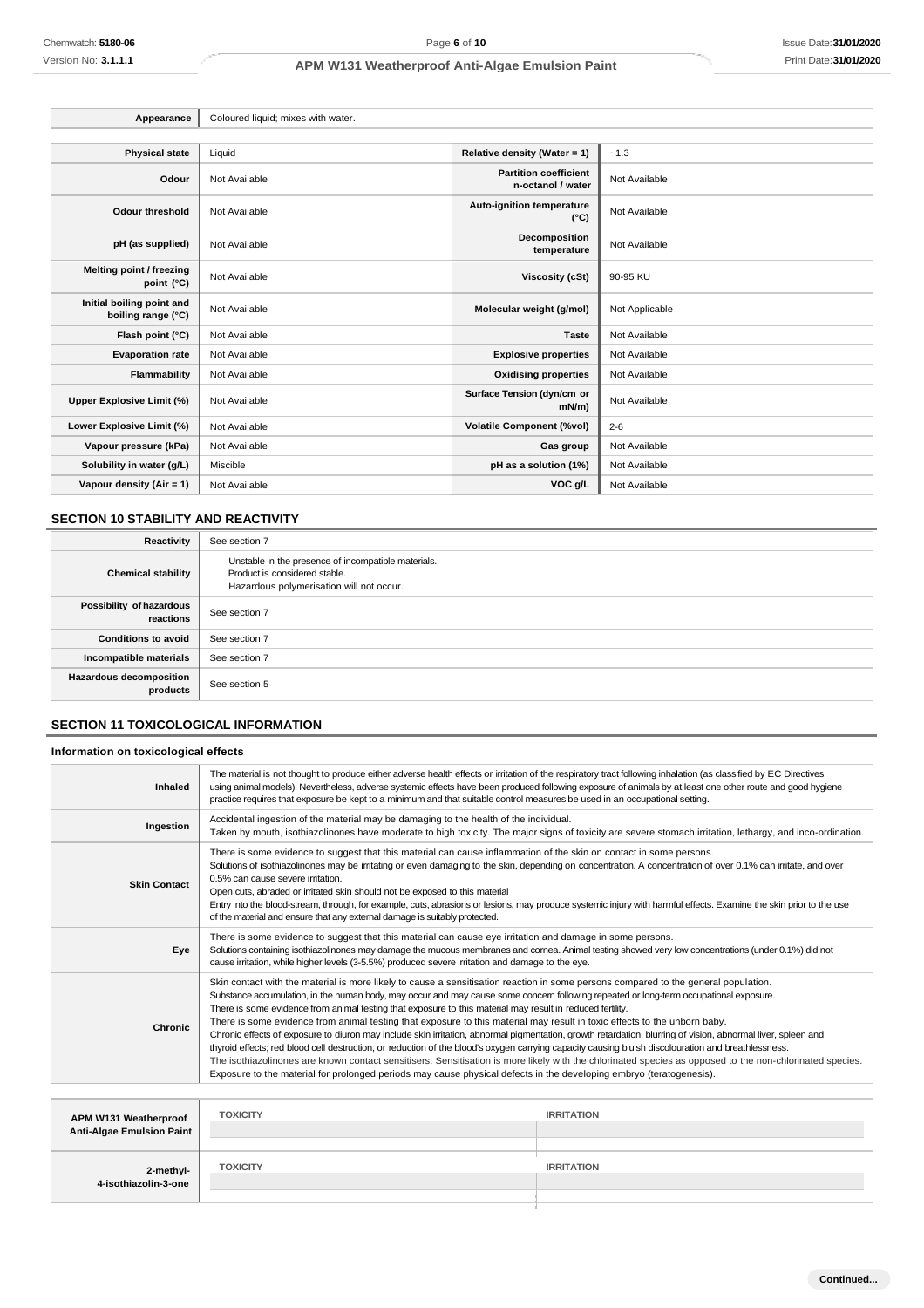|                                          | <b>TOXICITY</b>                                                                                                                                                                                                                                                                                                                                                                                                                                                                                                                                                                                                                                                                                                                                                                                                                                                                                                                                                                                                                                                                                                                                                                                                                                                                                                                                                                                                                                                                                                                                                                                                                                                                                                                                                                                                                                                                                                                                                                                                                                                                                                                                                                                                                                                                                                                                                                                                                                                                                                                                                                                                                                                                                                                                                                                                                                                                                                                                                                                                                                                                                                                                                                                                                                                                                                                                                                                                                                                                                                                                                                                                                                                                                                                                                  | <b>IRRITATION</b> |
|------------------------------------------|------------------------------------------------------------------------------------------------------------------------------------------------------------------------------------------------------------------------------------------------------------------------------------------------------------------------------------------------------------------------------------------------------------------------------------------------------------------------------------------------------------------------------------------------------------------------------------------------------------------------------------------------------------------------------------------------------------------------------------------------------------------------------------------------------------------------------------------------------------------------------------------------------------------------------------------------------------------------------------------------------------------------------------------------------------------------------------------------------------------------------------------------------------------------------------------------------------------------------------------------------------------------------------------------------------------------------------------------------------------------------------------------------------------------------------------------------------------------------------------------------------------------------------------------------------------------------------------------------------------------------------------------------------------------------------------------------------------------------------------------------------------------------------------------------------------------------------------------------------------------------------------------------------------------------------------------------------------------------------------------------------------------------------------------------------------------------------------------------------------------------------------------------------------------------------------------------------------------------------------------------------------------------------------------------------------------------------------------------------------------------------------------------------------------------------------------------------------------------------------------------------------------------------------------------------------------------------------------------------------------------------------------------------------------------------------------------------------------------------------------------------------------------------------------------------------------------------------------------------------------------------------------------------------------------------------------------------------------------------------------------------------------------------------------------------------------------------------------------------------------------------------------------------------------------------------------------------------------------------------------------------------------------------------------------------------------------------------------------------------------------------------------------------------------------------------------------------------------------------------------------------------------------------------------------------------------------------------------------------------------------------------------------------------------------------------------------------------------------------------------------------------|-------------------|
|                                          | dermal (rat) LD50: >5000 mg/kg <sup>[2]</sup>                                                                                                                                                                                                                                                                                                                                                                                                                                                                                                                                                                                                                                                                                                                                                                                                                                                                                                                                                                                                                                                                                                                                                                                                                                                                                                                                                                                                                                                                                                                                                                                                                                                                                                                                                                                                                                                                                                                                                                                                                                                                                                                                                                                                                                                                                                                                                                                                                                                                                                                                                                                                                                                                                                                                                                                                                                                                                                                                                                                                                                                                                                                                                                                                                                                                                                                                                                                                                                                                                                                                                                                                                                                                                                                    | Not Available     |
| diuron                                   | Oral (rat) LD50: 1000 mg/kg <sup>[2]</sup>                                                                                                                                                                                                                                                                                                                                                                                                                                                                                                                                                                                                                                                                                                                                                                                                                                                                                                                                                                                                                                                                                                                                                                                                                                                                                                                                                                                                                                                                                                                                                                                                                                                                                                                                                                                                                                                                                                                                                                                                                                                                                                                                                                                                                                                                                                                                                                                                                                                                                                                                                                                                                                                                                                                                                                                                                                                                                                                                                                                                                                                                                                                                                                                                                                                                                                                                                                                                                                                                                                                                                                                                                                                                                                                       |                   |
|                                          |                                                                                                                                                                                                                                                                                                                                                                                                                                                                                                                                                                                                                                                                                                                                                                                                                                                                                                                                                                                                                                                                                                                                                                                                                                                                                                                                                                                                                                                                                                                                                                                                                                                                                                                                                                                                                                                                                                                                                                                                                                                                                                                                                                                                                                                                                                                                                                                                                                                                                                                                                                                                                                                                                                                                                                                                                                                                                                                                                                                                                                                                                                                                                                                                                                                                                                                                                                                                                                                                                                                                                                                                                                                                                                                                                                  |                   |
| isothiazolinones, mixed                  | <b>TOXICITY</b>                                                                                                                                                                                                                                                                                                                                                                                                                                                                                                                                                                                                                                                                                                                                                                                                                                                                                                                                                                                                                                                                                                                                                                                                                                                                                                                                                                                                                                                                                                                                                                                                                                                                                                                                                                                                                                                                                                                                                                                                                                                                                                                                                                                                                                                                                                                                                                                                                                                                                                                                                                                                                                                                                                                                                                                                                                                                                                                                                                                                                                                                                                                                                                                                                                                                                                                                                                                                                                                                                                                                                                                                                                                                                                                                                  | <b>IRRITATION</b> |
|                                          | Oral (rat) LD50: 53 mg/kgd <sup>[2]</sup>                                                                                                                                                                                                                                                                                                                                                                                                                                                                                                                                                                                                                                                                                                                                                                                                                                                                                                                                                                                                                                                                                                                                                                                                                                                                                                                                                                                                                                                                                                                                                                                                                                                                                                                                                                                                                                                                                                                                                                                                                                                                                                                                                                                                                                                                                                                                                                                                                                                                                                                                                                                                                                                                                                                                                                                                                                                                                                                                                                                                                                                                                                                                                                                                                                                                                                                                                                                                                                                                                                                                                                                                                                                                                                                        | Nil reported      |
| Legend:                                  | 1. Value obtained from Europe ECHA Registered Substances - Acute toxicity 2.* Value obtained from manufacturer's SDS. Unless otherwise specified data<br>extracted from RTECS - Register of Toxic Effect of chemical Substances                                                                                                                                                                                                                                                                                                                                                                                                                                                                                                                                                                                                                                                                                                                                                                                                                                                                                                                                                                                                                                                                                                                                                                                                                                                                                                                                                                                                                                                                                                                                                                                                                                                                                                                                                                                                                                                                                                                                                                                                                                                                                                                                                                                                                                                                                                                                                                                                                                                                                                                                                                                                                                                                                                                                                                                                                                                                                                                                                                                                                                                                                                                                                                                                                                                                                                                                                                                                                                                                                                                                  |                   |
| 2-METHYL-<br>4-ISOTHIAZOLIN-3-ONE        | The following information refers to contact allergens as a group and may not be specific to this product.<br>Contact allergies quickly manifest themselves as contact eczema, more rarely as urticaria or Quincke's oedema. The pathogenesis of contact eczema<br>involves a cell-mediated (T lymphocytes) immune reaction of the delayed type. Other allergic skin reactions, e.g. contact urticaria, involve antibody-<br>mediated immune reactions. The significance of the contact allergen is not simply determined by its sensitisation potential: the distribution of the substance<br>and the opportunities for contact with it are equally important. A weakly sensitising substance which is widely distributed can be a more important allergen<br>than one with stronger sensitising potential with which few individuals come into contact. From a clinical point of view, substances are noteworthy if they<br>produce an allergic test reaction in more than 1% of the persons tested.<br>Asthma-like symptoms may continue for months or even years after exposure to the material ceases. This may be due to a non-allergenic condition known<br>as reactive airways dysfunction syndrome (RADS) which can occur following exposure to high levels of highly irritating compound. Key criteria for the<br>diagnosis of RADS include the absence of preceding respiratory disease, in a non-atopic individual, with abrupt onset of persistent asthma-like symptoms<br>within minutes to hours of a documented exposure to the irritant. A reversible airflow pattern, on spirometry, with the presence of moderate to severe<br>bronchial hyperreactivity on methacholine challenge testing and the lack of minimal lymphocytic inflammation, without eosinophilia, have also been included<br>in the criteria for diagnosis of RADS. RADS (or asthma) following an irritating inhalation is an infrequent disorder with rates related to the concentration<br>of and duration of exposure to the irritating substance. Industrial bronchitis, on the other hand, is a disorder that occurs as result of exposure due to high<br>concentrations of irritating substance (often particulate in nature) and is completely reversible after exposure ceases. The disorder is characterised by<br>dyspnea, cough and mucus production.<br>No significant acute toxicological data identified in literature search.<br>The material may be irritating to the eye, with prolonged contact causing inflammation. Repeated or prolonged exposure to irritants may produce<br>conjunctivitis.<br>The material may cause skin irritation after prolonged or repeated exposure and may produce on contact skin redness, swelling, the production of vesicles,<br>scaling and thickening of the skin.<br>NOTE: Substance has been shown to be mutagenic in at least one assay, or belongs to a family of chemicals producing damage or change to cellular<br>DNA.<br>Considered to be a minor sensitiser in Kathon CG (1) (1). Bruze etal - Contact Dermatitis 20: 219-39, 1989                                                                                                                                                                                                                                                                                                                                                                                                                                                                                                                                                                                                                                                                             |                   |
| <b>DIURON</b>                            | No significant acute toxicological data identified in literature search.<br>Diuron is absorbed readily through the gut and lungs while uptake through the skin is more limited. It is slightly toxic to mammals but juveniles are more<br>susceptible than adults(18). The oral LD50 in rats is 3-4 g/kg and the dermal LD50 is > 2 g/kg(19). An early study indicated that animals fed protein-<br>deficient diets were considerably more vulnerable to diuron toxicity; rats fed a diet of 3% protein were five times more sensitive to diuron.<br>Exposure to sub-lethal doses of diuron causes formation of methaemoglobin, an abnormal form of the protein haemoglobin which carries oxygen in the<br>blood. Diuron can decrease the number of red blood cells (RBCs), increase the number of abnormally shaped RBCs, and increase the number of white<br>blood cells. Diuron may cause the spleen to become congested due to the increased demand to remove damaged RBCs. Increases in liver size are also<br>observed and are indicative of the extra load placed on this organ, the body's major site of detoxification. Diuron can also cause eye and skin irritation.<br>Diuron contains two significant impurities from the manufacturing process 3,3',4,4'-tetrachloroazobenzene (TCAB) and 3,3',4,4'-tetrachloroazoxybenzene<br>(TCAOB), both potent 'dioxin-like' substances. TCAB levels between 0.15 and 28 ppm have been found in diuron samples tested. TCAOB is present at<br>lower levels. Both TCAB and TCAOB cause chloracne a serious skin disease<br>Carcinogenicity: The US Environmental Protection Agency (EPA) has classified diuron as a 'known/likely' carcinogen since 1997 based on the results of<br>two studies. One study on rats indicated that both males and females fed diuron had a higher incidence of bladder cancer than control animals. The male<br>rats in this study also had a higher incidence of kidney cancer than the control animals. In a study of mice animals with higher exposures had more breast<br>cancer<br><b>Mutagenicity:</b> There is conflicting evidence on whether diuron can cause mutations<br>Developmental Toxicity: Rats fed relatively high levels (125 mg/kg/day) of diuron produced offspring with delayed bone formation(26) and other studies<br>indicate that similar levels of diuron reduce birth weight. The US Toxics Release Inventory list diuron as a developmental toxin In mammals, metabolism<br>principally occurs through hydroxylation and dealkylation.<br>Metabolites. Breakdown of this compound is similar in animals, plants and soil. The first step is N-demethylation followed by ring cleavage. The main<br>breakdown product of diuron is 3,4-dichloroaniline(3,4-DCA). The oral LD50 of 3,4-DCA in rats is around 60 mg/kg and by the inhalation route the LC50<br>ranges from 2.8 to 4.7 mg/l/4hrs indicating that 3,4-DCA is considerably more toxic than diuron itself. Dermal and inhalation absorption is rapid leading to<br>formation of methaemoglobin. A marked species difference is dermal toxicity is noted with rabbit considerably more sensitive than rats. No human data is<br>available but by extrapolating from other aromatic amines humans could be considerably more sensitive to methaemoglobin formation than rats. 3,4-DCA<br>should be regarded as a potential respiratory sensitiser. The carcinogenic potential of 3,4-DCA remains uncertain.<br>Note: Equivocal animal tumorigenic agent by RTECS criteria. NOTE: This substance may contain impurities (tetrachlorazobenzene and<br>tetrachloroazoxybenzene). Maximum impurity levels are proscribed under various jurisdictions ADI: 0.006 mg/kg/day NOEL: 0.625 mg/kg/day |                   |
| <b>ISOTHIAZOLINONES,</b><br><b>MIXED</b> | The following information refers to contact allergens as a group and may not be specific to this product.<br>Contact allergies quickly manifest themselves as contact eczema, more rarely as urticaria or Quincke's oedema. The pathogenesis of contact eczema<br>involves a cell-mediated (T lymphocytes) immune reaction of the delayed type. Other allergic skin reactions, e.g. contact urticaria, involve antibody-<br>mediated immune reactions. The significance of the contact allergen is not simply determined by its sensitisation potential: the distribution of the substance<br>and the opportunities for contact with it are equally important. A weakly sensitising substance which is widely distributed can be a more important allergen<br>than one with stronger sensitising potential with which few individuals come into contact. From a clinical point of view, substances are noteworthy if they<br>produce an allergic test reaction in more than 1% of the persons tested.<br>No significant acute toxicological data identified in literature search.<br>The material may be irritating to the eye, with prolonged contact causing inflammation. Repeated or prolonged exposure to irritants may produce<br>conjunctivitis.<br>The material may cause skin irritation after prolonged or repeated exposure and may produce on contact skin redness, swelling, the production of vesicles,<br>scaling and thickening of the skin.<br>Asthma-like symptoms may continue for months or even years after exposure to the material ceases. This may be due to a non-allergenic condition known<br>as reactive airways dysfunction syndrome (RADS) which can occur following exposure to high levels of highly irritating compound. Key criteria for the<br>diagnosis of RADS include the absence of preceding respiratory disease, in a non-atopic individual, with abrupt onset of persistent asthma-like symptoms<br>within minutes to hours of a documented exposure to the irritant. A reversible airflow pattern, on spirometry, with the presence of moderate to severe                                                                                                                                                                                                                                                                                                                                                                                                                                                                                                                                                                                                                                                                                                                                                                                                                                                                                                                                                                                                                                                                                                                                                                                                                                                                                                                                                                                                                                                                                                                                                                                                                                                             |                   |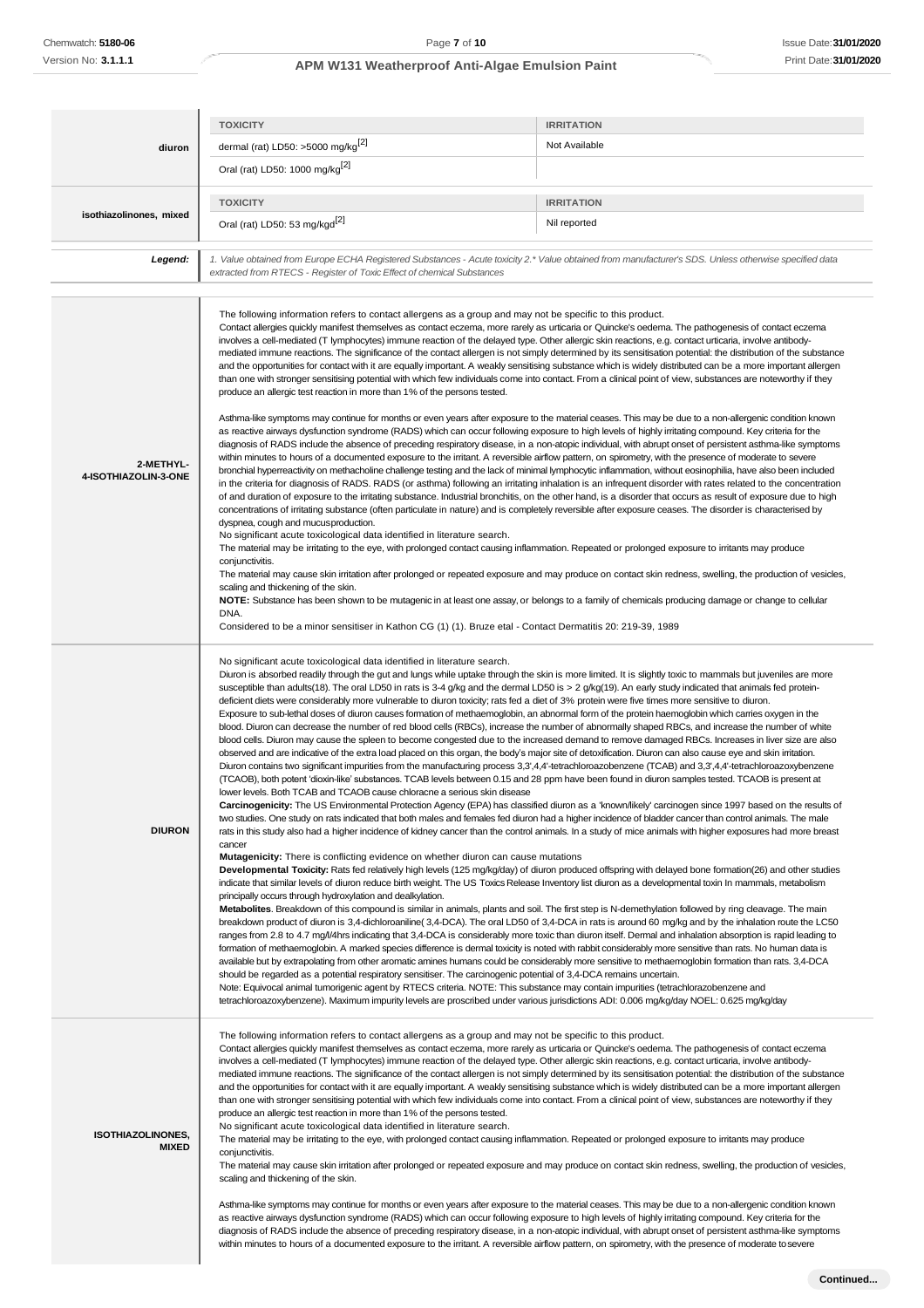bronchial hyperreactivity on methacholine challenge testing and the lack of minimal lymphocytic inflammation, without eosinophilia, have also been included in the criteria for diagnosis of RADS. RADS (or asthma) following an irritating inhalation is an infrequent disorder with rates related to the concentration of and duration of exposure to the irritating substance. Industrial bronchitis, on the other hand, is a disorder that occurs as result of exposure due to high concentrations of irritating substance (often particulate in nature) and is completely reversible after exposure ceases. The disorder is characterised by dyspnea, cough and mucusproduction.**Acute Toxicity Carcinogenicity Carcinogenicity**  $\circ$ **Skin Irritation/Corrosion Reproductivity**  $\circ$ **Serious Eye**<br>Damage/Irritation ര **Damage/Irritation STOT - Single Exposure Respiratory or Skin sensitisation STOT - Repeated Exposure**  $\circ$ **Mutagenicity Aspiration Hazard** ര

*Legend: – Data required to make classificationavailable*

*– Data available but does not fill the criteria for classification*

#### **SECTION 12 ECOLOGICAL INFORMATION**

#### **Toxicity**

Very toxic to aquatic organisms, may cause long-term adverse effects in the aquatic environment.

Do NOT allow product to come in contact with surface waters or to intertidal areas below the mean high water mark. Do not contaminate water when cleaning equipment or disposing of equipment wash-waters.

Wastes resulting from use of the product must be disposed of on site or at approved waste sites.

For Diuron: Vapor pressure: 6.90 x10-8 mm Hg (25 C); Henry's law constant: 5.10 x 10-10 atm m3 mol-1.

Atmospheric Fate: Diuron is non-volatile in the atmosphere and is unlikely to be dispersed over large areas. Diuron has a low tendency to volatilize from water or moist soils. Volatilization is insignificant except when diuron is exposed on the soil surface for several days or weeks under hot, dry conditions. Photolysis is generally not a principal route of diuron degradation in aqueous systems.

Terrestrial Fate: Soil - Microbial degradation is the primary means of diuron dissipation from soil. Tetrachloroazobenzene (TCAB) and tetrachloroazoxybenzene (TCAOB) sorb very strongly to soils and are not likely to leach. Diuron leaching is greatest in soils low in organic matter and soils with high permeability to water, such as coarse soils. Diuron is moderately to highly persistent in soils. The average field half-life is 90 days; however, half-lives are highly variable. Photodegradation is not considered a primary dissipation route, but losses can be significant if diuron remains on the soil surface for several days or weeks. Diuron is mobile in soil and has a relatively low tendency to sorb to soils and sediments. Plants - Residues, at levels toxic to plants, generally dissipate within a season when applied at low selective rates. At higher application rates, residues may persist for more than one year. Diuron is readily absorbed through the root system of plants and less readily through the leaves and stems. Diuron inhibits plant photosynthesis.

Aquatic Fate: Photolysis is not a principal route for degradation in aqueous systems. Diuron is both mobile and relatively persistent in aqueous systems, and is prone to off-site movement in surface runoff and migration to ground water. Microbes are the primary agents in the degradation of diuron in aquatic environments. Reductive dechlorination of the product has been observed in anaerobic pond sediments.

Ecotoxicity: Diuron is slightly toxic to bobwhite quail and practically nontoxic to mallard duck. Diuron is also slightly toxic to bluegill sunfish and moderately toxic to rainbow trout and sheepshead minnow. Diuron is highly toxic to Daphnia magna water fleas but not acutely toxic to honey bees. Diuron has been attributed to unnatural shell thickening in the Pacific oyster. Little tissue storage in mammals is anticipated. Diuron is toxic to fish and aquatic invertebrates.

Environmental Fate: Isothiazolinones are antimicrobials used to control bacteria, fungi, and for wood preservation and antifouling agents. They are frequently used in personal care products such as shampoos and other hair care products, as well as certain paint formulations. The most common isothiazolinone combinations are 5-chloro-2-methyl-4-isothiazolin-3-one, (CMI), and 2-methyl- 4 isothiazolin-3-one, (MI).

Aquatic Fate: 5-chloro-2-methyl-4-isothiazolin-3-one,(CMI), and 2-methyl-4-isothiazolin-3-one, (MI), undergo primary biological breakdown with half-lives of less than 24 hours in both oxygenated and low oxygen sediments with >55% breakdown occurring within 29 days.

Ecotoxicity: The isothiazolinones are very toxic to marine organisms, (fish, Daphnia magna water fleas, and algae), and have low potential for accumulation in aquatic species. The proposed metabolites of MI and CMI are considered to have a low aquatic toxicity, based partially on data for the structurally related N-(n-octyl) malonamic acid.

#### **DO NOT** discharge into sewer or waterways.

#### **Persistence and degradability**

| Ingredient                    | Persistence: Water/Soil | Persistence: Air |
|-------------------------------|-------------------------|------------------|
| 2-methyl-4-isothiazolin-3-one | <b>HIGH</b>             | <b>HIGH</b>      |
| diuron                        | <b>HIGH</b>             | <b>HIGH</b>      |

#### **Bioaccumulative potential**

| Ingredient                    | <b>Bioaccumulation</b>    |
|-------------------------------|---------------------------|
| 2-methyl-4-isothiazolin-3-one | LOW (LogKOW = $-0.8767$ ) |
| diuron                        | LOW (BCF = $14$ )         |

#### **Mobility in soil**

| Ingredient                    | <b>Mobility</b>      |
|-------------------------------|----------------------|
| 2-methyl-4-isothiazolin-3-one | LOW (KOC = $27.88$ ) |
| diuron                        | LOW ( $KOC = 136$ )  |

### **SECTION 13 DISPOSAL CONSIDERATIONS**

#### **Waste treatment methods**

**Product /Packaging disposal** Containers may still present a chemical hazard/ danger when empty. ▶ Return to supplier for reuse/ recycling if possible. Otherwise: If container can not be cleaned sufficiently well to ensure that residuals do not remain or if the container cannot be used to store the same product, then puncture containers, to prevent re-use, and bury at an authorised landfill. Where possible retain label warnings and SDS and observe all notices pertaining to the product.

ര *– Data Not Available to makeclassification*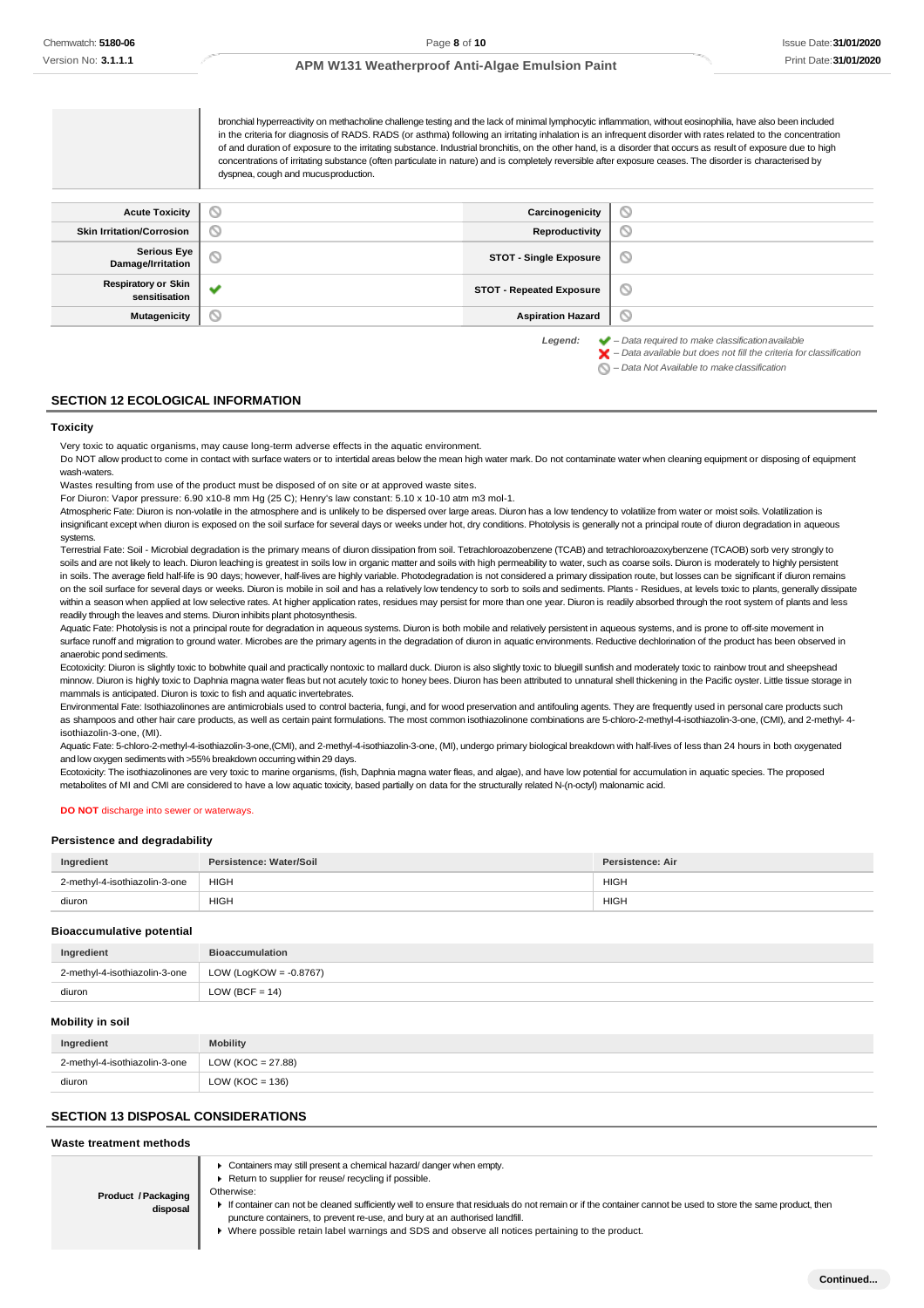|  | Legislation addressing waste disposal requirements may differ by country, state and/ or territory. Each user must refer to laws operating in their area. In some     |
|--|----------------------------------------------------------------------------------------------------------------------------------------------------------------------|
|  | areas, certain wastes must be tracked.                                                                                                                               |
|  | A Hierarchy of Controls seems to be common - the user should investigate:                                                                                            |
|  | Reduction                                                                                                                                                            |
|  | $\blacktriangleright$ Reuse                                                                                                                                          |
|  | $\blacktriangleright$ Recycling                                                                                                                                      |
|  | Disposal (if all else fails)                                                                                                                                         |
|  | This material may be recycled if unused, or if it has not been contaminated so as to make it unsuitable for its intended use. If it has been contaminated, it may be |
|  | possible to reclaim the product by filtration, distillation or some other means. Shelf life considerations should also be applied in making decisions of this type.  |
|  | Note that properties of a material may change in use, and recycling or reuse may not always be appropriate.                                                          |
|  | DO NOT allow wash water from cleaning or process equipment to enter drains.                                                                                          |
|  | If may be necessary to collect all wash water for treatment before disposal.                                                                                         |
|  | In all cases disposal to sewer may be subject to local laws and regulations and these should be considered first.                                                    |
|  | • Where in doubt contact the responsible authority.                                                                                                                  |
|  | ► Recycle wherever possible or consult manufacturer for recycling options.                                                                                           |
|  | Consult State Land Waste Authority for disposal.                                                                                                                     |
|  | ▶ Bury or incinerate residue at an approved site.                                                                                                                    |
|  | $\triangleright$ Recycle containers if possible, or dispose of in an authorised landfill.                                                                            |
|  |                                                                                                                                                                      |

### **SECTION 14 TRANSPORT INFORMATION**

#### **Labels Required**

| Marine Pollutant | <b>NO</b> |
|------------------|-----------|

**Land transport (UN): NOT REGULATED FOR TRANSPORT OF DANGEROUS GOODS**

#### **Air transport (ICAO-IATA / DGR): NOT REGULATED FOR TRANSPORT OF DANGEROUS GOODS**

**Sea transport (IMDG-Code / GGVSee): NOT REGULATED FOR TRANSPORT OF DANGEROUS GOODS**

#### **SECTION 15 REGULATORY INFORMATION**

**Safety, health and environmental regulations / legislation specific for the substance or mixture**

### **2-METHYL-4-ISOTHIAZOLIN-3-ONE(2682-20-4) IS FOUND ON THE FOLLOWING REGULATORY LISTS**

Not Applicable

### **DIURON(330-54-1) IS FOUND ON THE FOLLOWING REGULATORY LISTS**

Singapore Permissible Exposure Limits of Toxic Substances

#### **ISOTHIAZOLINONES, MIXED(55965-84-9) IS FOUND ON THE FOLLOWING REGULATORY LISTS**

Not Applicable

| <b>National Inventory</b>               | <b>Status</b>                                                                                                                                                                            |
|-----------------------------------------|------------------------------------------------------------------------------------------------------------------------------------------------------------------------------------------|
| Australia - AICS                        | N (isothiazolinones, mixed)                                                                                                                                                              |
| Canada - DSL                            | Y                                                                                                                                                                                        |
| Canada - NDSL                           | N (2-methyl-4-isothiazolin-3-one; isothiazolinones, mixed; diuron)                                                                                                                       |
| China - IECSC                           | Y                                                                                                                                                                                        |
| Europe - EINEC / ELINCS /<br><b>NLP</b> | N (isothiazolinones, mixed)                                                                                                                                                              |
| Japan - ENCS                            | N (isothiazolinones, mixed)                                                                                                                                                              |
| Korea - KECI                            | Y                                                                                                                                                                                        |
| New Zealand - NZIoC                     | Y                                                                                                                                                                                        |
| Philippines - PICCS                     | Y                                                                                                                                                                                        |
| USA - TSCA                              | N (isothiazolinones, mixed)                                                                                                                                                              |
| Legend:                                 | Y = All ingredients are on the inventory N = Not determined or one or more ingredients are not on the inventory and are not exempt from listing(see specific<br>ingredients in brackets) |

### **SECTION 16 OTHER INFORMATION**

### **Other information**

#### **Ingredients with multiple cas numbers**

| Name                         | <b>AS No</b>             |
|------------------------------|--------------------------|
| isothiazolinones.<br>, mixed | 96118-96-6<br>55065-84-0 |
|                              |                          |

Classification of the preparation and its individual components has drawn on official and authoritative sources as well as independent review by the Chemwatch Classification committee using available literature references.

A list of reference resources used to assist the committee may be found at: [www.chemwatch.net](http://www.chemwatch.net/)

The (M)SDS is a Hazard Communication tool and should be used to assist in the Risk Assessment. Many factors determine whether the reported Hazards are Risks in the workplace or other